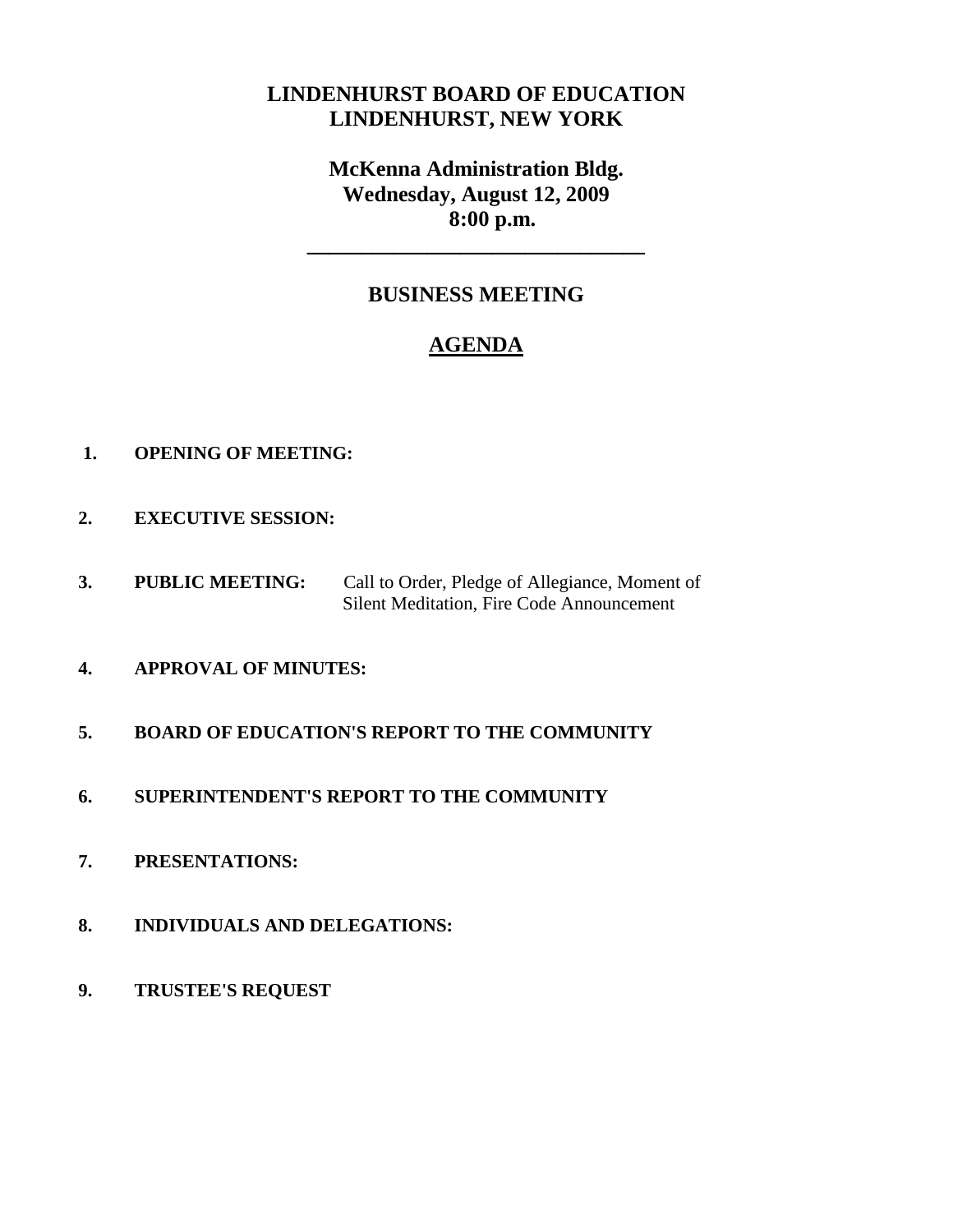## **10. SUPERINTENDENT'S RECOMMENDATIONS**

#### **a. Recommendation: FIELD TRIPS**

Recommended Action: Upon a motion made by \_\_\_\_\_\_\_\_\_\_\_\_\_\_\_\_\_\_\_, seconded by \_\_\_\_\_\_\_\_\_\_\_\_\_, the following resolution is offered  $\overline{\phantom{a}}$ ,

RESOLVED that the Board of Education, upon the recommendation of the Superintendent, approves the following field trips:

#### **Senior High**

| Fri. - Sat.         | October 16-17, 2009 |            | Forty-five History Club members to Salem/Boston<br>Massachusetts. Students will be transported via bus. |  |
|---------------------|---------------------|------------|---------------------------------------------------------------------------------------------------------|--|
| Wednesday           | October 28, 2009    |            | Twenty ALC students to the Nissequogue River.<br>Students will be transported via bus and canoe.        |  |
| Friday              | May 7, 2010         |            | Twenty ALC students to the Peconic River.<br>Students will be transported via bus and canoe.            |  |
| Note: See enclosed. |                     |            |                                                                                                         |  |
| Vote on the motion: |                     | Yes:       |                                                                                                         |  |
|                     |                     | No:        |                                                                                                         |  |
|                     |                     | Abstained: |                                                                                                         |  |

Motion carried/defeated.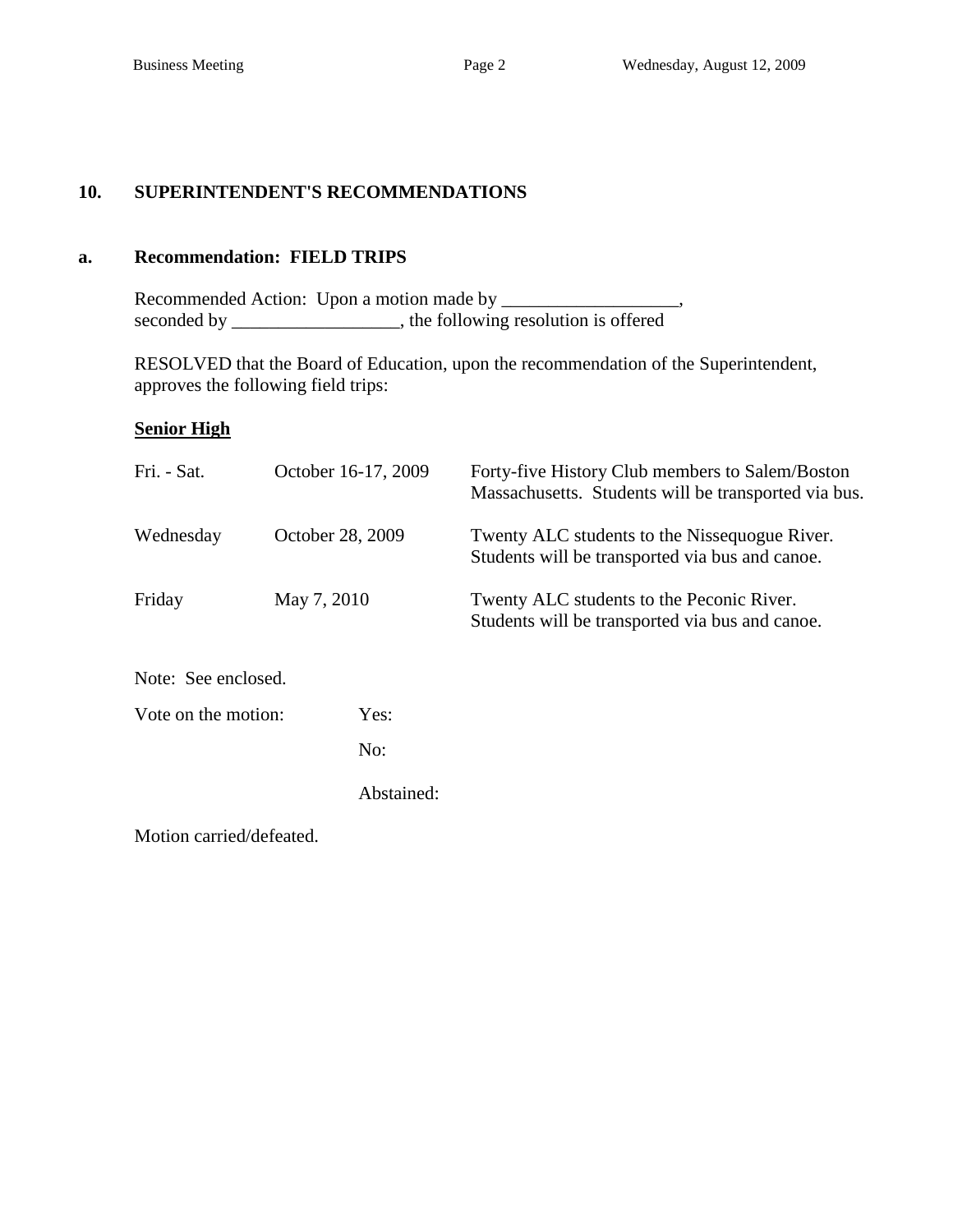# **11. SCHEDULES**

| Schedule | $A-1$        | No. $3 - C$ | <b>Coaching Assignments</b>                              |
|----------|--------------|-------------|----------------------------------------------------------|
| Schedule | $A-2$        | No.1        | Personnel Leave of Absence                               |
| Schedule | $A-3$        | No. 7       | Personnel, Instructional Appointments                    |
| Schedule | $A-3$        | No. 8       | Personnel, Instructional Appointments                    |
| Schedule | $A-3$        | No. 9       | Personnel, Instructional Appointments                    |
| Schedule | $AS-3$ No. 2 |             | <b>Substitute Personnel Appointments</b>                 |
| Schedule | $B-1$        | No.1        | Non-Instructional Personnel Resignations or Terminations |
| Schedule | $B-3$        | $No. S-2$   | Non-Instructional Appointments – Substitute Personnel    |
| Schedule | D            | No. 10      | <b>Pupil Personnel Services</b>                          |
| Schedule | G            | No. 1       | Approval of Bids                                         |
| Schedule | G            | No. 2       | Approval of Bids                                         |
| Schedule | $OA/C$ No. 5 |             | <b>Outside Agencies/Consultants</b>                      |